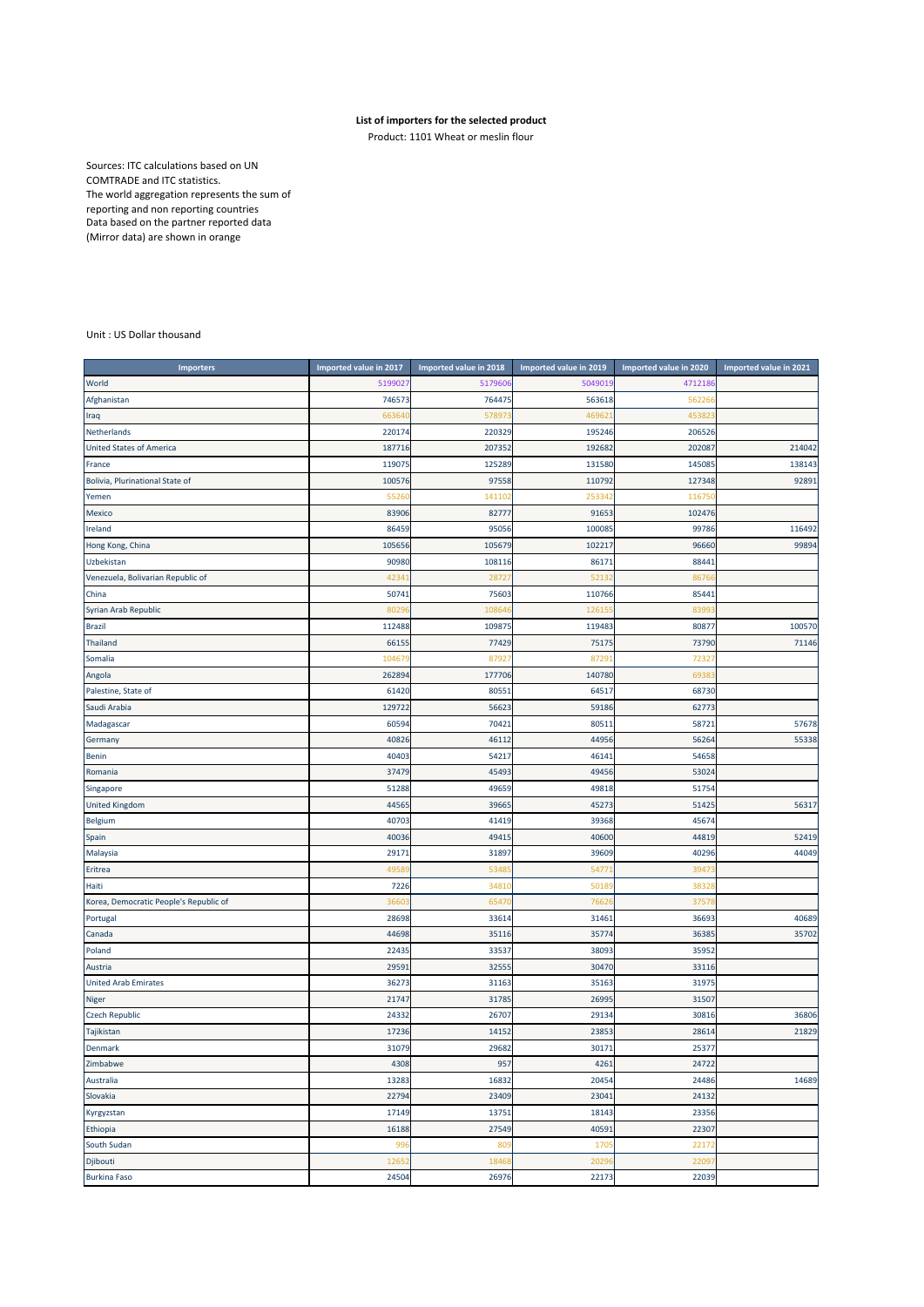| Gambia                            | 18356  | 7812  | 7833  | 20900 |       |
|-----------------------------------|--------|-------|-------|-------|-------|
| Ghana                             | 14970  | 3528  | 18528 | 1918  |       |
| Qatar                             | 13220  | 13320 | 17947 | 1886  |       |
|                                   |        |       |       |       |       |
| Guatemala                         | 20765  | 23806 | 24921 | 1870  |       |
| South Africa                      | 14256  | 12893 | 18441 | 17878 | 16906 |
| Montenegro                        | 12431  | 12969 | 16241 | 1688  |       |
| Taipei, Chinese                   | 12532  | 12879 | 13947 | 1605  |       |
| Sierra Leone                      | 19196  | 21159 | 19764 | 1555  |       |
| Papua New Guinea                  | 996    | 957   | 1552  | 1498  |       |
| <b>Russian Federation</b>         | 10395  | 12594 | 20906 | 1491  | 18430 |
| Greece                            | 10566  | 1081  | 931   | 1461  | 12311 |
| Hungary                           | 17756  | 19156 | 17715 | 1407  |       |
|                                   |        |       |       |       |       |
| Bosnia and Herzegovina            | 18766  | 1598  | 12319 | 13916 |       |
| Togo                              | 1005   | 16517 | 16668 | 1363  | 8725  |
| Indonesia                         | 14960  | 1979: | 26397 | 13628 |       |
| Turkmenistan                      | 1173   | 1706  | 1077  | 1270  |       |
| Macedonia, North                  | 13906  | 13746 | 15747 | 12390 |       |
| Lithuania                         | 1141   | 10728 | 10467 | 1218  | 12828 |
| Lesotho                           | 11953  | 6331  | 9176  | 12173 |       |
| Honduras                          | 10451  | 11240 | 10971 | 1185  |       |
| <b>Maldives</b>                   | 10762  | 12069 | 12282 | 11184 |       |
|                                   |        |       |       |       |       |
| Moldova, Republic of              | 9698   | 11080 | 9660  | 1037  |       |
| Italy                             | 9079   | 9816  | 5514  | 10264 |       |
| <b>Viet Nam</b>                   | 11183  | 8678  | 17224 | 10026 |       |
| Guinea-Bissau                     | 6995   | 6923  | 1047  | 995   |       |
| Congo, Democratic Republic of the | 8947   | 9343  | 11626 | 951   |       |
| Lebanon                           | 1303   | 13534 | 12265 | 9508  |       |
| Albania                           | 13434  | 9554  | 8685  | 9314  |       |
| Philippines                       | 48574  | 36610 | 15910 | 9209  |       |
| <b>Brunei Darussalam</b>          | 8195   | 8918  | 8813  | 9149  |       |
|                                   |        |       |       |       |       |
| Korea, Republic of                | 13182  | 12822 | 10164 | 906   | 11701 |
| Sweden                            | 13571  | 12508 | 9325  | 8836  |       |
| <b>Bulgaria</b>                   | 5960   | 6627  | 8554  | 882   |       |
| Saint Lucia                       | 6285   | 7394  | 5470  | 8735  |       |
| Lao People's Democratic Republic  | 533    | 566   | 444   | 847   |       |
| Switzerland                       | 5724   | 6223  | 6656  | 8389  | 10691 |
| French Polynesia                  | 8157   | 8305  | 8803  | 8218  |       |
| Israel                            | 6356   | 6087  | 5292  | 8094  |       |
| El Salvador                       |        |       |       |       |       |
|                                   |        |       |       |       |       |
|                                   | 10356  | 10670 | 11616 | 8026  |       |
| Croatia                           | 10887  | 10960 | 10854 | 786   |       |
| <b>Bahrain</b>                    | 263    | 5709  | 5750  | 7849  |       |
| Comoros                           | 5412   | 6346  | 7610  | 767   |       |
| <b>Equatorial Guinea</b>          | 738    | 739   | 8527  | 766   |       |
| Belarus                           | 5082   | 6937  | 14397 | 7625  |       |
| Slovenia                          | 8745   | 10554 | 7972  | 7227  |       |
| Timor-Leste                       | 5123   | 7303  | 7190  | 693   |       |
| Sri Lanka                         | 422    |       | 2664  | 6725  |       |
|                                   | 13799  | 16265 | 23317 | 6701  |       |
|                                   |        |       |       |       |       |
| Myanmar<br>Cameroon               | 1147   | 87    | 716   | 664   |       |
| Sudan                             | 116034 | 510   | 23471 | 658   |       |
| Macao, China                      |        | 7782  | 8062  | 6361  |       |
| Luxembourg                        | 5055   | 5911  | 5888  | 6302  |       |
| Libya, State of                   | 9061   | 39358 | 2132  | 606   |       |
| Oman                              | 7929   | 10967 | 7749  | 606   |       |
| <b>New Zealand</b>                | 4715   | 4977  | 5598  | 5736  | 6220  |
| Cambodia                          | 3958   | 5318  | 5837  | 5652  |       |
| Armenia                           | 4505   | 6240  | 6276  | 5634  |       |
|                                   |        |       |       |       |       |
| Dominican Republic                | 3459   | 3300  | 3562  | 5275  |       |
| <b>Bahamas</b>                    | 7120   | 6368  | 6473  | 5267  |       |
|                                   | 3480   | 3631  | 4684  | 5098  | 4911  |
|                                   | 5295   | 5161  | 5394  | 4915  |       |
| <b>Costa Rica</b>                 | 5087   | 5304  | 5037  | 4624  |       |
| Chile<br>Finland<br>Mali          | 4869   | 7465  | 6914  | 448   |       |
| Samoa                             | 4409   | 4673  | 4505  | 4430  |       |
| <b>Barbados</b>                   | 3418   | 3871  | 4240  | 4424  |       |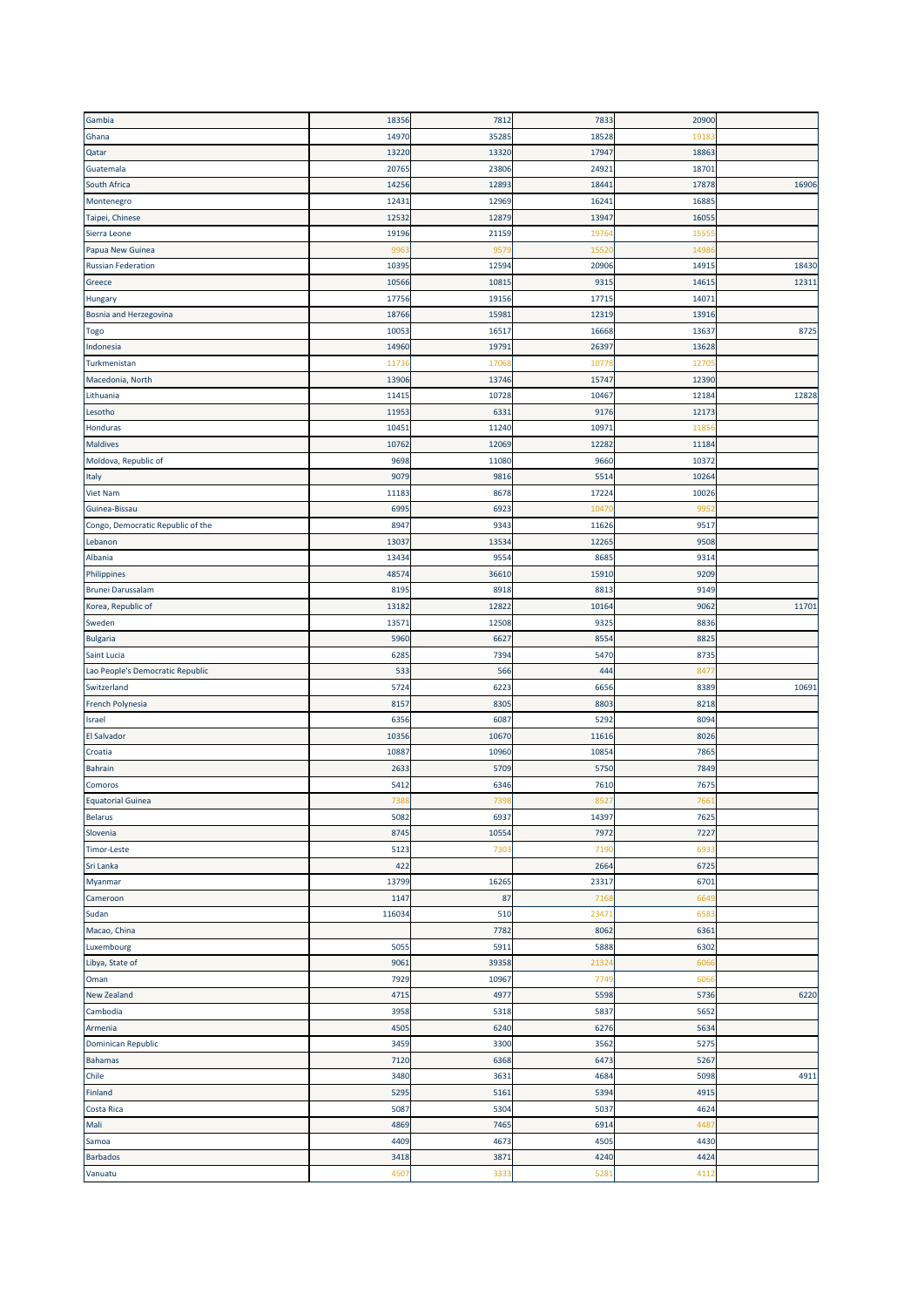| Norway                          | 3074         | 3296           | 3322           | 4085             | 4464  |
|---------------------------------|--------------|----------------|----------------|------------------|-------|
| Curaçao                         | 4228         | 4159           | 4038           | 4066             |       |
| Uganda                          | 3897         | 3021           | 4799           | 4044             |       |
| Malta                           | 4140         | 4934           | 4991           | 4002             |       |
| <b>Turkey</b>                   | 33218        | 4555           | 4705           | 4000             | 4844  |
| Egypt                           | 2285         | 2057           | 2764           | 395              |       |
| Nicaragua                       | 9319         | 6213           | 4501           | 3932             |       |
| Sao Tome and Principe           | 3282         | 3831           | 3618           | 3803             |       |
| Suriname                        | 2155         | 3895           | 4837           | 3776             |       |
| Antigua and Barbuda             | 3612         | 3493           | 3293           | 3566             |       |
| Central African Republic        | 5097         | 2799           | 3366           | 3564             |       |
| Japan                           | 3298         | 3481           | 3651           | 3462             | 3660  |
| Guyana                          | 3848         | 3582           | 2732           | 339 <sup>c</sup> | 3196  |
|                                 | 935          | 1116           | 1713           | 2999             |       |
| Kazakhstan<br>Botswana          |              |                |                | 2990             |       |
|                                 | 1597         | 1219           | 1072           |                  |       |
| Panama                          | 3945<br>3882 | 4952<br>4569   | 2693<br>4553   | 284<br>282       | 12021 |
| Georgia                         |              |                |                |                  |       |
| Jordan                          | 3172         | 2681           | 290            | 275              |       |
| Kuwait                          | 11093        | 1952           | 2488           | 2718             |       |
| Aruba                           | 2527         | 3270           | 278            | 2676             |       |
| Tonga                           | 2318         | 238            | 275            | 267              |       |
| Ukraine                         | 1203         | 2293           | 1168           | 2640             |       |
| Iceland                         | 3060         | 3220           | 264            | 261              |       |
| Latvia                          | 4405         | 2004           | 2243           | 2593             | 2387  |
| Seychelles                      | 2340         | 2497           | 2792           | 2537             |       |
| Bhutan                          | 176          | 770            | 91             | 252              |       |
| Estonia                         | 1641         | 2253           | 2145           | 2388             | 2811  |
| Cyprus                          | 2670         | 4304           | 2552           | 224              |       |
| Cabo Verde                      | 1704         | 2209           | 176            | 2132             |       |
| Chad                            | 694          | 6547           | 285            | 196              |       |
| <b>Trinidad and Tobago</b>      | 500          | 921            | 214            | 194              |       |
| Kenya                           | 5976         | 8116           | 274            | 1851             |       |
| Kiribati                        | 1528         | 1425           |                | 1772             |       |
| Ecuador                         | 1047         | 1617           | 1989           | 1726             |       |
| Liberia                         | 1804         | 277            | 153            | 159              |       |
| Dominica                        | 1582         | 150            | 165            | 156              |       |
| Greenland                       | 1432         | 1463           | 168            | 148              |       |
| Uruguay                         | 1564         | 1054           | 1091           | 1389             |       |
| Grenada                         | 901          | 1036           | 1624           | 1278             |       |
| Saint Kitts and Nevis           | 1745         | 120            | 1189           | 122              |       |
| <b>Burundi</b>                  | 2699         | 2474           | 112            | 1192             |       |
| Azerbaijan                      | 1065         | 814            | 1144           | 1151             |       |
| India                           | 1356         | 1516           | 2013           | 1119             |       |
| Eswatini                        | 293          | 151            | $\overline{9}$ | 1044             |       |
| Bermuda                         | 1217         | 877            | 1035           | 1036             |       |
| Bangladesh                      | 99           | 272            | 559            | 102              |       |
| <b>Faroe Islands</b>            | 749          | 746            | 69:            | 100              |       |
| Peru                            | 113          | 74             | 228            | 948              |       |
| Malawi                          | 380          | 280            | 730            | 946              |       |
| Solomon Islands                 | 127          | 47             | 652            | 893              |       |
| Serbia                          | 296          | 305            | 689            | 888              | 1413  |
| <b>Marshall Islands</b>         | 2425         | 588            | 890            | 872              |       |
| Rwanda                          | 4413         | 5722           | 5491           | 741              |       |
| Belize                          | 1178         | 1184           | 959            | 726              | 689   |
|                                 |              |                |                |                  |       |
| Andorra                         | 677          | 733            | 676            | 546              |       |
| Jamaica                         | 1287         | 2119           | 884            | 543              |       |
| Mozambique                      | 394          | 185            | 187            | 521              | 551   |
| <b>British Virgin Islands</b>   | 495          | 397            | 382            | 519              |       |
| Cook Islands                    | 600          | 548            | 623            | 517              |       |
| Micronesia, Federated States of | 561          | 395            | 429            | 503              |       |
| Colombia                        | 147          | 253            | 307            | 501              |       |
| Northern Mariana Islands        | 431          | 422            | 455            | 487              |       |
| Mongolia                        | $\mathbf 0$  | $\overline{3}$ | 956            | 472              |       |
| Cuba                            | 8480         | 12399          | 1363           | 419              |       |
| Mauritius                       | 151          | 253            | 365            | 417              |       |
| Congo                           | 42062        | 6592           | 765            | 397              | 64    |